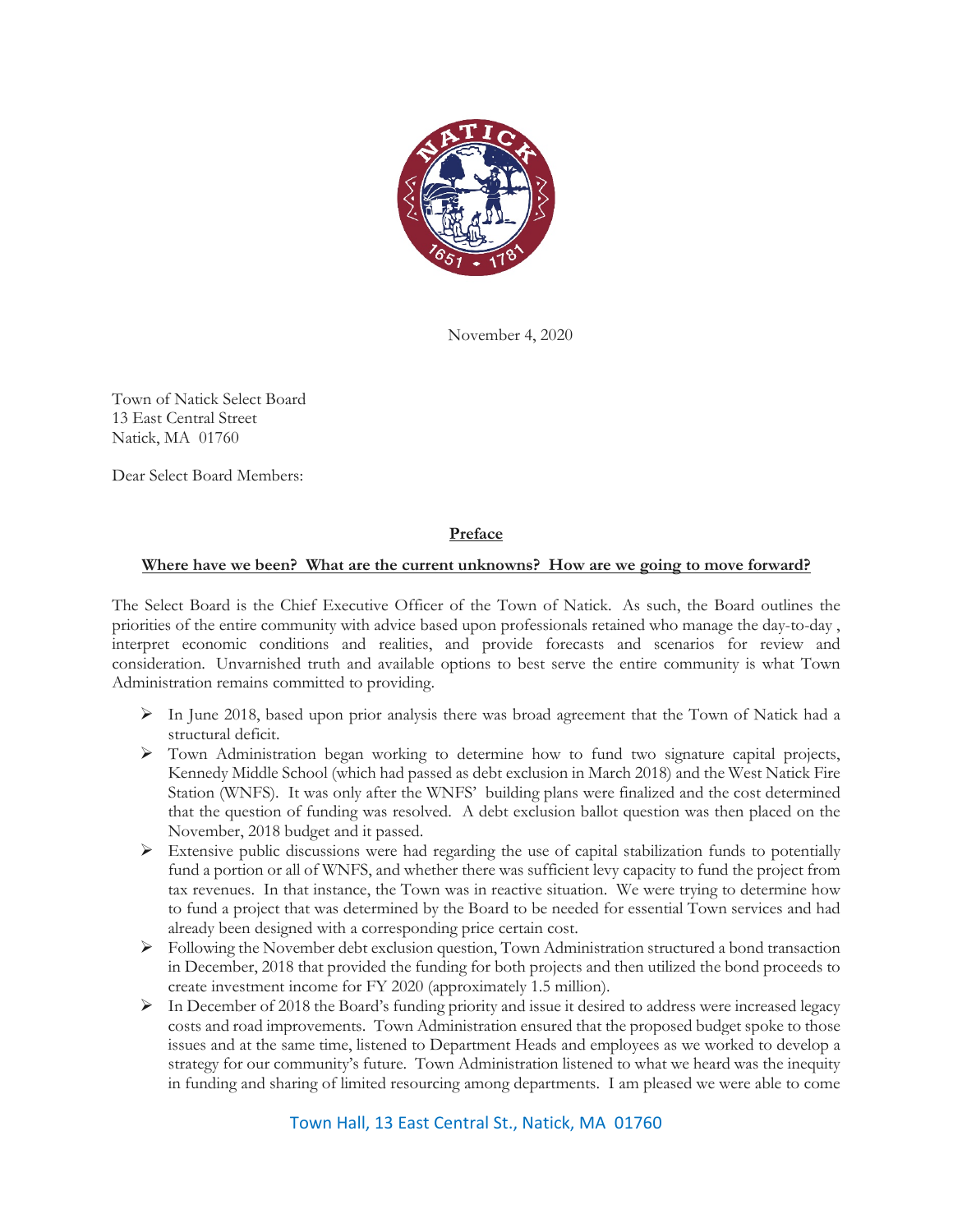to conclusion on a number of outstanding CBAs that expired on June 30, 2018, and have a Drug and Alcohol policy for all our of public safety departments.

- At the end of calendar year 2019, following a year of listening to what has occurred in the past by the Town's employees and residents, we embarked upon a plan to build together having every Town department participate and assure we addressed all of Natick's residents' needs. One Natick (formally announced with the January 2, 2020 preliminary budget) recognizes the contribution of all Town departments and the need for multi-year budget planning to address issues for the community and departmental equity.
- $\triangleright$  The attached Town Meeting messages from FATM 2018 through FATM 2020 note the decisions that will be required within our community as we continue to build One Natick.
- Recognizing and learning from the past is required to succeed, and rather than be in a reactive position as we were for funding of WNFS we need to affirmatively decide how we are going to fund our Town services for FY 22 and FY 23.
- $\triangleright$  The following memo outlines possible options taking into account the most recent actions from the Special Town Meeting that concluded less than a week ago on October 29, 2020.

#### **Executive Summary**

#### **Covid-19**

As you can read from the prior Town Meeting messages, the pandemic further exacerbated existing strains and significantly reduced our forecasted revenue. (Please see Attachment A for prior Town Administrator's Town Meeting messages.) Beginning on March 24, 2020 (less than 2 weeks from when closures began in the Commonwealth), Town Administration began providing multiple points of analysis noting the likely long duration of this public health and fiscal crisis. (Please see Attachment B.) It was an unpopular position to be taking so early on given this very novel situation. However, a conglomeration of data and experts' opinions informed our estimations. At this time, we still do not know the exact magnitude of the public health and fiscal crisis. Now as anticipated, we appear on the verge of another surge with positive test rates escalating throughout the nation and within the Commonwealth exponentially. Individual, family, and business routines are altered and everything from school to retail establishments have changed. Our Town departments have also seen shifts and more acute needs emerge.

- $\triangleright$  We know that we must invest in some departments for services and critical functions to help those in need in our community. For example, we know there are likely increases in behavioral health needs for many residents linked to the on-going isolation caused by Covid-19, and we know many families are experiencing financial uncertainty.
- $\triangleright$  We have seen more individuals taking advantage of our public spaces and correspondence increase in litter and other required maintenance.
- There have been less cars on the road, but at the same time in the last year there have been serious pedestrian safety issues and increased reports of speeding in our community we have had one fatality and another serious accident within the last 10 months.
- Further, while we have less overall restaurants open we nevertheless have increased demands for our public health department services and resources.
- $\triangleright$  Ambulance revenues continue a downward trend compared to most recent years, even during the pandemic.
- $\triangleright$  We have had 7 consecutive years of declining enrollment for K-4<sup>th</sup> grade, and a decrease of 190 students this academic year (2020-2021).

Admittedly, one year does not constitute a trend for any Town department. At the same time, we must be willing to confront how we are going to fund future needs spanning multiple departments in times with vastly changing behaviors some of which appear to be permanent. Multi-year budgeting is a partial solution, allowing

Town Hall, 13 East Central St., Natick, MA 01760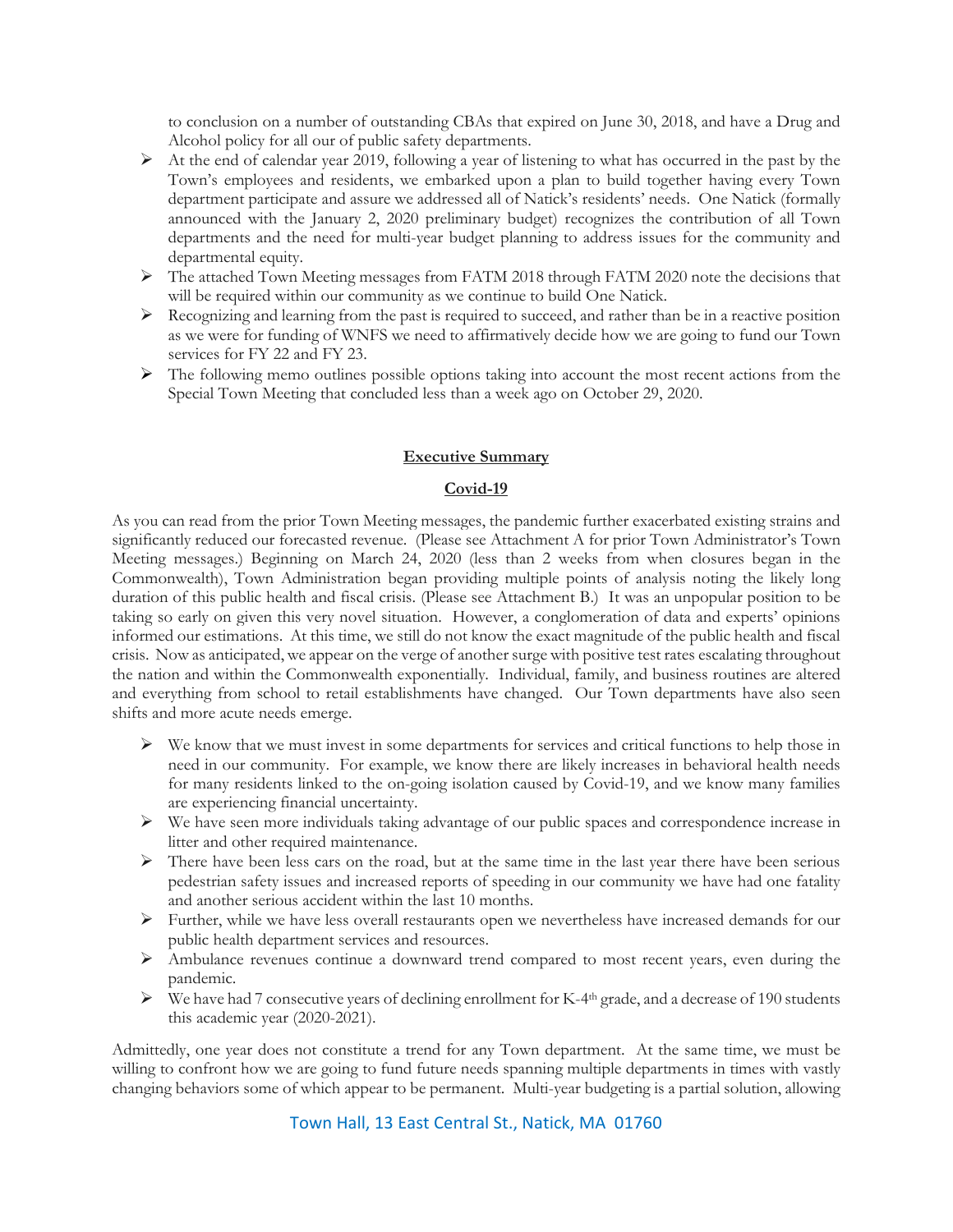for all departments to organically grow in the community's routine budgeting plan and building trust that the future will provide greater opportunities. It also comes with full transparency of what was spent in prior years, and why perhaps those expenses should not be forwarded to the present or why additional expenses are needed for a particular department.

With all these new demands and shifts, there are many outstanding fiscal variables that present challenges and stresses on our revenue, like soften commercial real estate values to our tax levy, increased dependence on residential properties, and substantial decreases in local receipts. This is the reality of where we and many other municipalities sit, particularly communities like Natick that have been the beneficiary of commercial growth assisting in temporary residential tax rates reduced.

While some families are struggling, we also know that there have been considerable investments in residential properties this past year within our community (evidenced by extraordinarily high new growth and home sales). We do not know how long this current residential real estate boom will last. At the same time, we recognize that appreciation in value does not provide direct cash to homeowners to pay their rent or buy groceries. It is heartbreaking for all those who have lost loved ones to COVID-19, and likewise heartbreaking to see our local businesses and neighbors struggle. The reality is that the uncertainty is here and will be here for a bit longer. While this is all happening, there remains a high demand and need for particular expertise of municipal government functions that perform critical functions. We must invest in ourselves to remain competitive among our peers.

Additionally, we continue to monitor the credit markets, and our infrastructure needs to continue to grow. We have deferred a fair amount of projects and maintenance, and those investments will require a permanent borrowing within the coming year. On Monday, November 2, 2020, Town Administration had a lengthy discussion with our Financial Advisor, Hilltop Securities. Underscored to us was that rating agencies are now looking to see how municipalities are planning for the 2 years, and stressing the importance of maintaining reserves during this fiscal crisis. Specifically, while rating agencies recognize that it is "raining" there is consensus that the public health and fiscal crisis will be extend for a few years and issuers must think strategically about the entire crisis, not just the current fiscal year. Given the assessed volatility of the market and what has been shared by rating agencies, it is anticipated that the rating agency will downgrade municipalities for utilizing significant portions of their reserves. Addressing items like structural deficits (through reduction of services or new streams of revenue), showing fidelity to management principles and discipline will be closely scrutinized when the permanent borrowing is made by the Town. In addition, we were put on notice that rating agencies, such as Fitch may downgrade a municipality before an issuance is even requested if the rating agency deems spend of reserves for operations is occurring at a significant rate without a reduction in expenses. Please see Attachment C that notes the most recent list of AAA and AA+ municipalities in the Commonwealth. Natick is one of 67 municipalities out of 351 that have a AAA bond rating.

At this time, Town Administration is interested in learning of the Board's policy preference by way of budget contours for FY 22 and FY 23. We note two fiscal years given the revenue forecasts, and the reality that we have limited stabilizations funds that will not last through 2 fiscal years. Consequently, to the extent that the Select Board advises to use stabilization funds to close budget gaps that is only possible at this rate of spend for one more fiscal year. It is imperative to note that preparation for an override takes months (under normal circumstances) and we will have additional hurdles given unknowns from the Commonwealth and Federal Government and financial strains. Moreover, we know many in our community are facing financial circumstances at this time.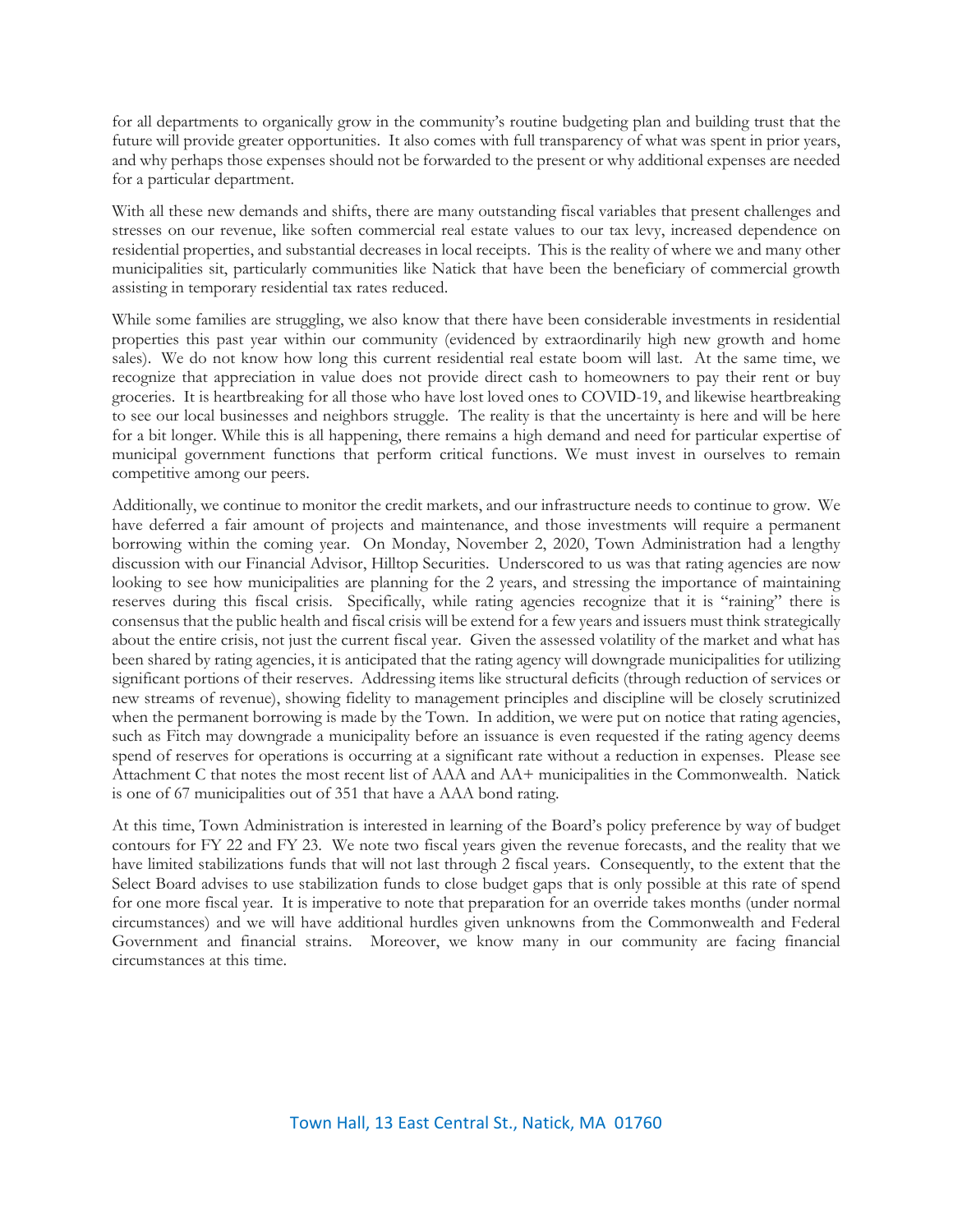## **Select Board Policy Decisions FY 22 and FY 23 Budgets**

Specifically, we are interested in gaining the Board's insights on the following policy positions:

- I. whether services should be reduced, and what areas of services are acceptable for reduction (i.e. given the fiscal compass, which services do you believe we can do without and which services are essential for our Town. Please see Attachment D, financial compass.);
- II. whether and when the Select Board will seek an override for FY 23; or
- III. whether the Board prefers to maintain its cash position for FY 22-23, with lean years for all departments to provide residents through FY 24 to recovery from the public health and financial downturn.

## I. Reduction & Re-organization of Services

As we start designing the FY 22 budget, it is necessary to discuss and to identify the Board's priorities and what is considered acceptable to maintain and/or to reduce by way of Town services. Please reference the fiscal compass, Attachment D, to this memo previously shared and discussed. Decreases in revenue and structural deficits may be mitigated by reducing operating expenses. Given the composition of the Town budget, particularly the fixed costs, differences in the size of municipal departments, the size of the deficit may require substantial reductions to the School, Public Safety, and DPW Departments. What is the Board's tolerance to reduce Departments expenses to delay seeking an operational override vote from the residents?

## Benefits:

- o This is independent of taxpayers assenting to an operational override, and may need to be done for FY 23 if an operational override fails in either November, 2021 or March, 2022.
- o This delays placing the operational override before the residents until we have a more defined sense of the Town and community members' financial situation, and other current variables confirmed.

## Negative consequences:

- Many municipal departments have seen modest/minimal growth and are at full operational capacity. So further reductions of municipal departments will be difficult to absorb. (By way of numbers, the largest departments would have the most significant reductions, as scaling back on other smaller departments would not result in the monetary savings needed to address a large deficit.)
- o There are a number of key positions within municipal government that require expertise and lack of qualified candidates for a number of positions. Our inability to compete in the market for talent will reduce the number of qualified individuals willing to serve the community.
- II. Whether and when the Select Board will seek an override for FY 23

At this time, we have limited fiscal quarters to analyze exactly how Covid-19 has impacted the local economy but much is still unfolding, and we do anticipate a significant decrease in commercial real estate values and local receipts. We also have limited solid information regarding State Aid for FY 22, and a number of unknowns regarding any future federal assistance. We know that positive cases are increasing and it appears more likely than not that will have some type of closure in the upcoming month. Town Administration continues to advise given all the unknowns that maintenance of a strong cash position for multiple years is preferable given the unknown duration of this public health and fiscal crisis. The amount of uncertainty across the global and country warrants us proceeding cautiously with spend of our cash positions.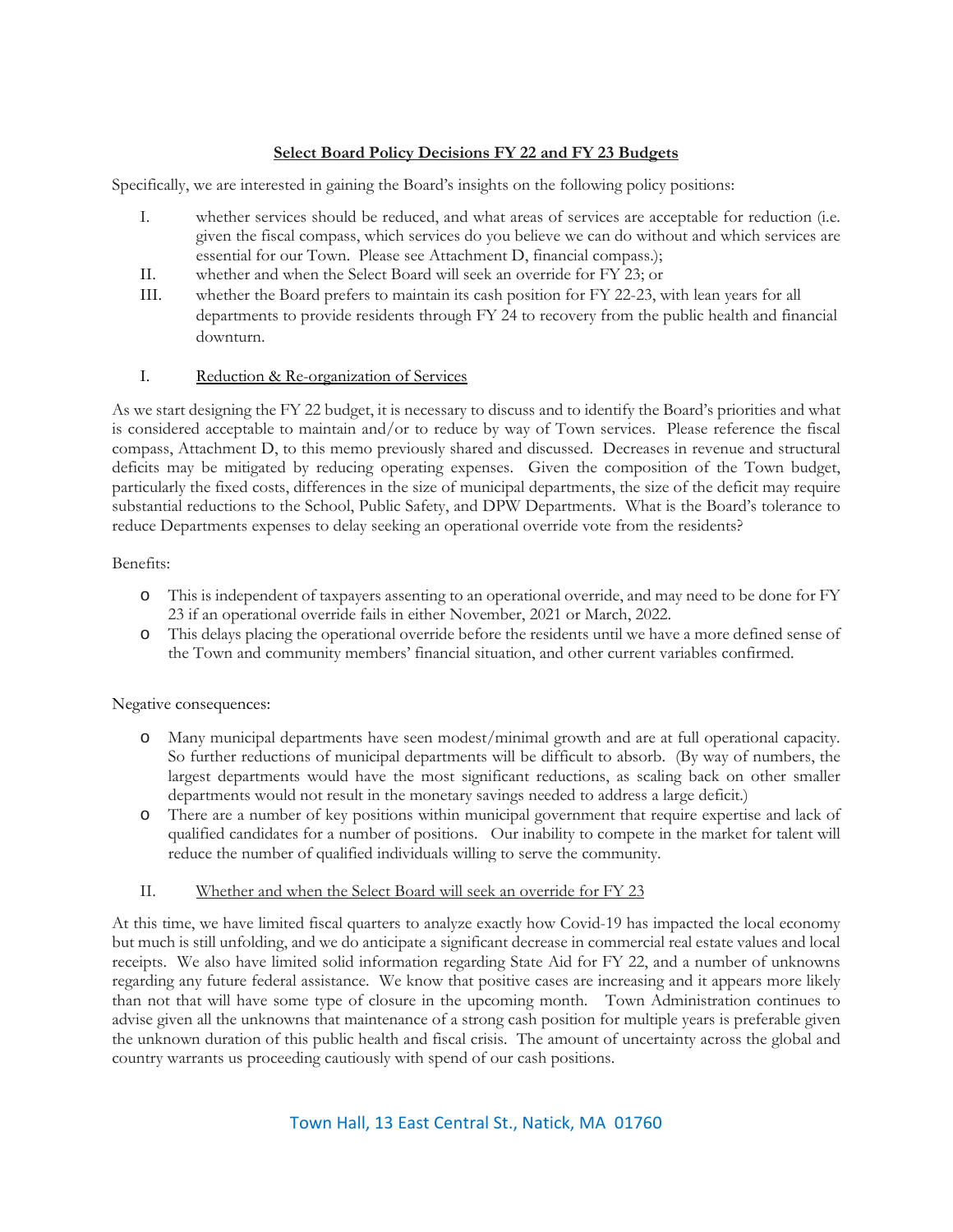Our most recent scenario that includes Town Meeting appropriations and NPS allocation of \$71.5 million produces an estimated FY 22 deficit of approximately 7 million dollars. Please see Attachment E. This scenario also only reduces revenue sources such as State Aid by 10%, and it very well could be more. Attachment F notes the amount of operational and stabilization accounts by category, 11,432,007 (as of the close of the Special Town Meeting 2020). The more stabilization funds that are spent now means a decrease in available fund for FY 23.

Our analysis suggests the largest cost drivers for the Town include the School Department, Public Safety, and DPW. Establishing the perimeters for increases to these departments along with policy initiatives the Board seeks to accomplish is critical. Given the variables and just simple compounding, this means we can manage through FY 22 but at the current spend levels we will have minimal stabilization funds available for FY 23. In light of the budget planning process, this mean an operational override is likely to be required for FY 23 or a significant and immediate reduction in expenses. In light of efforts to ensure that this is successful, this means that we must begin planning now as there are other items that will be "at play" at this same time, namely likely reductions in the commercial real estate for calendar year 2021. And as you may recall, those January 1, 2021 values will be used in November of 2021 to determine the tax rates.

# *November 2021 Ballot Operational Override Question*

Positive considerations

o Whether the override passes will inform the preliminary budget that is presented on January 2, 2022 for Fiscal Year 2023. This could alleviate the need to design two different budget scenarios. o Getting a jump-start for strategic planning will provide residents and businesses the ability to plan and anticipate, and understand the Board's perspective. This option provides for the soonest practical amount of certainty for how FY 23 may be funded.

o The Town will begin to move from a reactive position to purposeful planning positions, albeit the conclusion is unknown.

o With multi-year budget planning we could begin to address the inequities that have plagued the community and been subject of much consternation across Town departments.

o November 2021 ballot question means that there is still time between November – January to modify the FY 23 budget if the operational override does not gain community support.

Possible negative consequences:

- o There are many unknowns about the Commonwealth's budget still for FY 21 and more unknown regarding FY 22.
- o It is possible given the exigent fiscal conditions that an override does not pass as it will be deemed unaffordable and/or premature without further transparency of all departmental budgets.
- o There have been significant changes to retail shopping and we anticipate modifications will be sought for commercial property values.
- o If Town Administration builds the FY 22 budget with expectation that an override will pass and it does not in November, there will be significant reductions immediately required and more than half of available stabilization funds will have already been utilized.
- o The magnitude of budget reductions could only be made up from largest departments School, Public Safety, and DPW as other departments are already so lean, unless the decision was made to drastically reduce services in Community Services, Recreation, Libraries, Public Health, and Community and Economic Development the math does not work.
- o Issues of affordability and diversity become harder to foster and to support within the community due to increased housing prices.
- o Increased burden on residents as their own financial situations are reduced and negatively impacted due to Covid-19.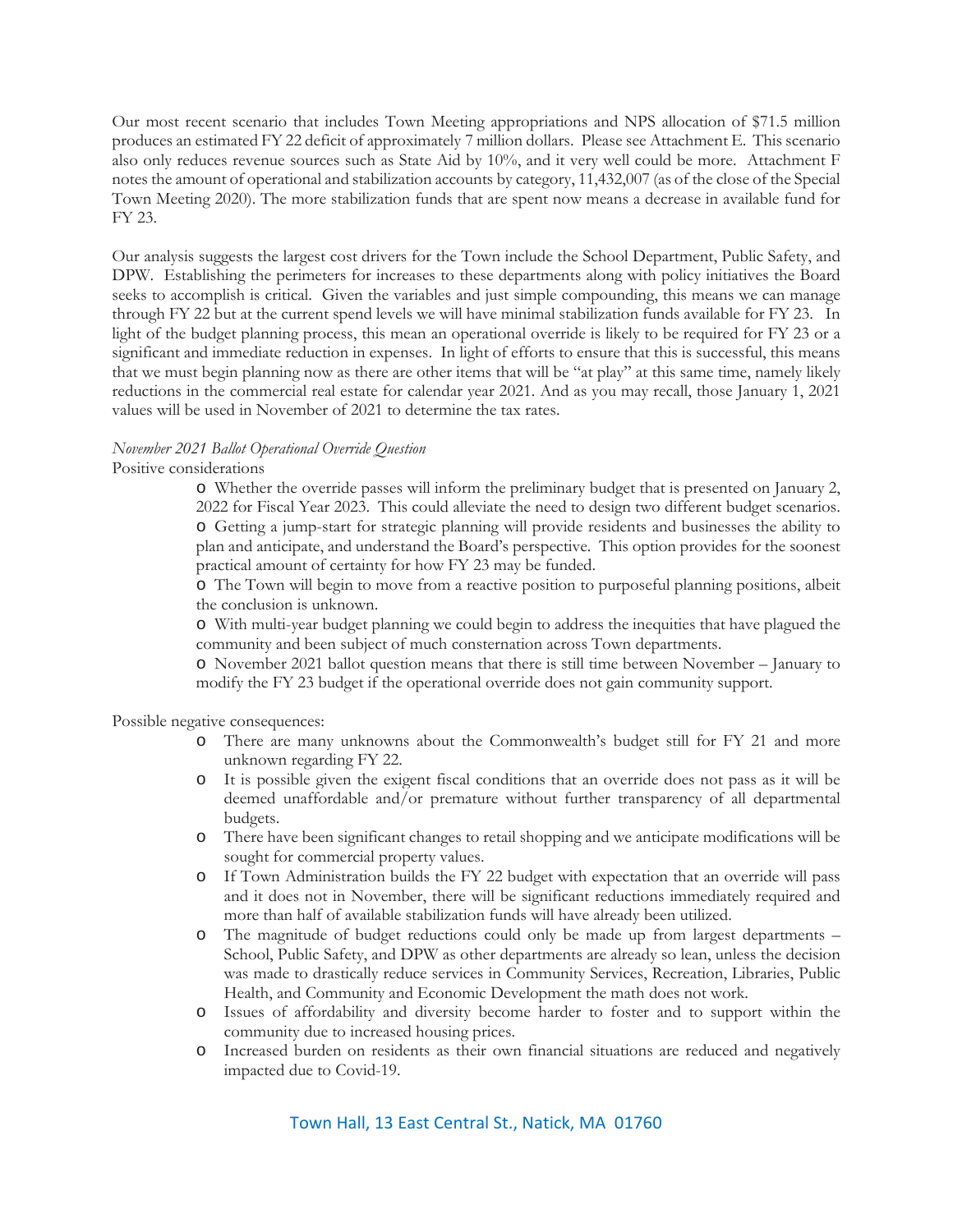#### *Operational Override Ballot Question March 2022 for fiscal year 2023* Positive Considerations:

- o This provides residents with a two calendar year buffer between inception of the public health and fiscal crisis (March 2020) and possible rehabilitation of their financial condition.
- o This provide departments with the longest amount of time to plan for an override (if one is determined for FY 23), and opportunity to hone their data points.
- o We will have greater data points that track changes in residents' ability to pay and school enrollment so that we can determine where and how we grow.

Possible negative consequences:

- o This requires building of 2 independent budgets for FY 23, one that includes the additional spend if the override passes and one that significantly reduces departments to ensure a balanced budget is ready for Town Meeting.
- o Failing to take an affirmative position until March 2022 places the Town in most reactive situation.
- o There are a significant number of unknown fiscal data points, and the most recent information depicts challenging fiscal years ahead for retails and for a number of large employers who have been able to successfully have their employees work from home.
- o If the ballot question fails, we likely would have spent *all* of general and operational stabilization in two fiscal years and it took approximately one decade to acquire those resources.
- o There is no current additional revenue that we anticipate providing us with the opportunity to significantly replenish stabilization.
- o Reductions are difficult to do during the best of circumstances, and during a pandemic and depending upon the coming months when some departments may have increased demand for services, this is going to be challenging for all involved.

## **III. Preservation of Cash Position and reduction of operational expenses for Fy 22 and 23**

This policy decision would provide the most amount of time between now and when an operational override is presented as a ballot question for residents' consideration. This would expressly require all Town Departments to limit new initiatives and contain expenses. Tentatively, this would mean an override would be needed for FY 2024, with an operational override question placed on the November 2023 or March 2024 ballot.

Positive considerations

- o Given all the uncertainty of the times, this preserves the Town's cash position if expenses are also reduced.
- o This provides for the longest timeframe between the present and future operational override, so it would provide residents and business the most time to plan. We do anticipate increases in valuations for residential home values to hold steady for the next year and shoulder the burden as values of commercial properties decrease in the coming years.
- o Attachment G demonstrates what an average single family home would pay with a 10 million dollar operational override and what a shift between commercial properties to residential would look like in additional dollars annually. It is unclear how much Natick residents (as a community) are able and willing to underwrite given personal financing limitations.
- o This provides future commercial values (which we anticipate to be lower than calendar year 2020) time to rebound, and for the Town to consider options like splitting a tax rate to alleviate some pressure on residential homeowners.

Possible negative consequences